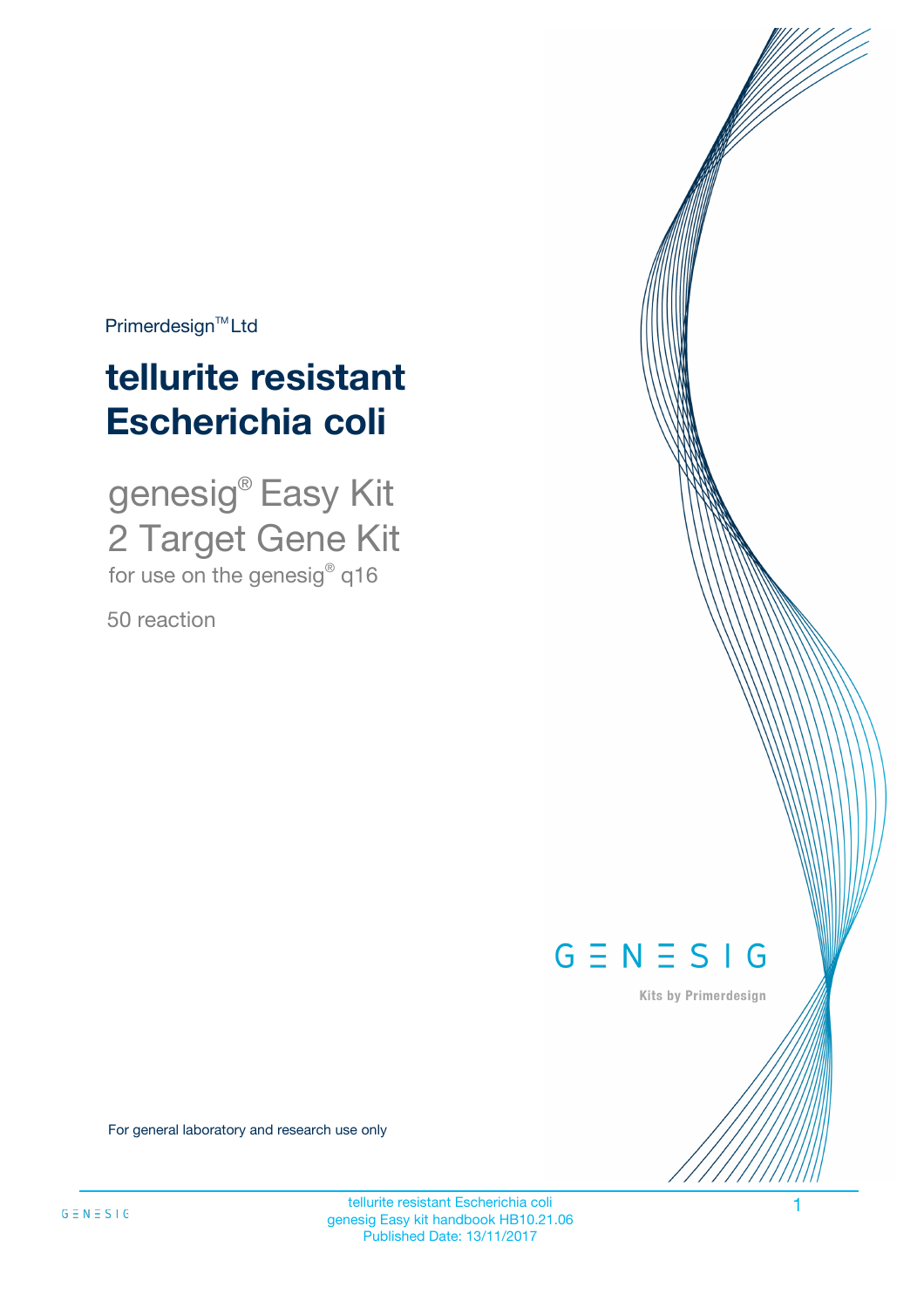# genesi $\mathcal{G}^{\!\scriptscriptstyle\mathrm{P}}$  Easy: at a glance guide

### **For each DNA test**

| Component         | <b>Volume</b>   | Lab-in-a-box pipette |  |
|-------------------|-----------------|----------------------|--|
| uidA reaction mix | 10 <sub>µ</sub> |                      |  |
| Your DNA sample   | $10 \mu$        |                      |  |

| Component         | <b>Volume</b>   | Lab-in-a-box pipette |  |
|-------------------|-----------------|----------------------|--|
| terC reaction mix | 10 <sub>µ</sub> |                      |  |
| Your DNA sample   | 10 <sub>µ</sub> |                      |  |

#### **For each positive control**

| Component                 | <b>Volume</b> | Lab-in-a-box pipette |  |
|---------------------------|---------------|----------------------|--|
| uidA reaction mix         | 10 µl         |                      |  |
| Positive control template | $10 \mu$      |                      |  |

| Component                 | <b>Volume</b> | Lab-in-a-box pipette |  |
|---------------------------|---------------|----------------------|--|
| terC reaction mix         | 10 µl         |                      |  |
| Positive control template | 10 µl         |                      |  |

#### **For each negative control**

| Component         | <b>Volume</b>   | Lab-in-a-box pipette |  |
|-------------------|-----------------|----------------------|--|
| uidA reaction mix | $10 \mu$        |                      |  |
| <b>Water</b>      | 10 <sub>µ</sub> |                      |  |

| Component         | <b>Volume</b>   | Lab-in-a-box pipette |  |
|-------------------|-----------------|----------------------|--|
| terC reaction mix | 10 <sub>µ</sub> |                      |  |
| <b>Water</b>      | 10 <sub>µ</sub> |                      |  |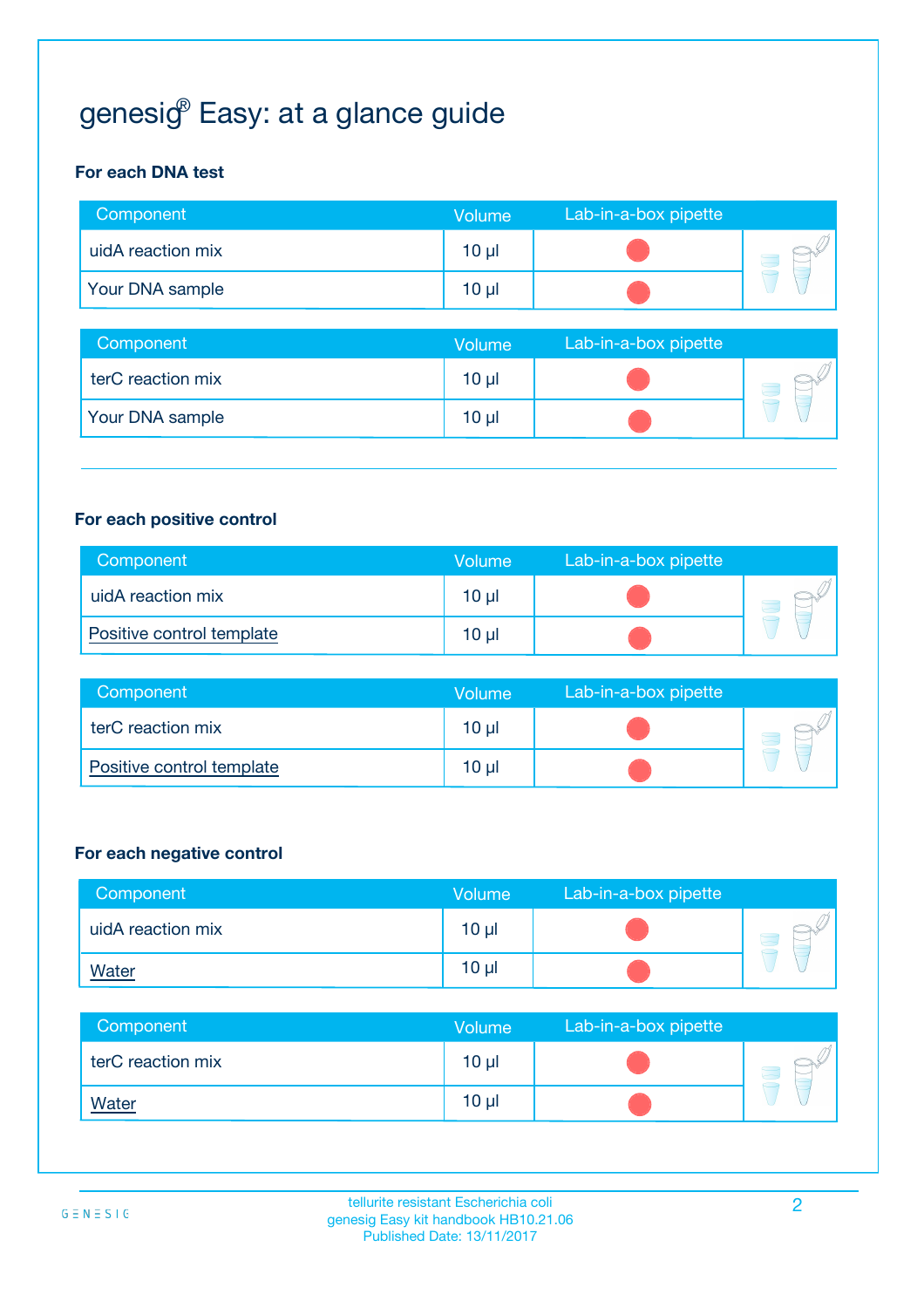# Kit Contents



# Reagents and equipment to be supplied by the user

### **genesig® q16 instrument**

### **genesig® Easy DNA/RNA Extraction Kit**

This kit is designed to work well with all processes that yield high quality DNA but the genesig Easy extraction method is recommended for ease of use.

#### **genesig® Lab-In-A-Box**

The genesig Lab-In-A-Box contains all of the pipettes, tips and racks that you will need to use a genesig Easy kit. Alternatively if you already have these components and equipment these can be used instead.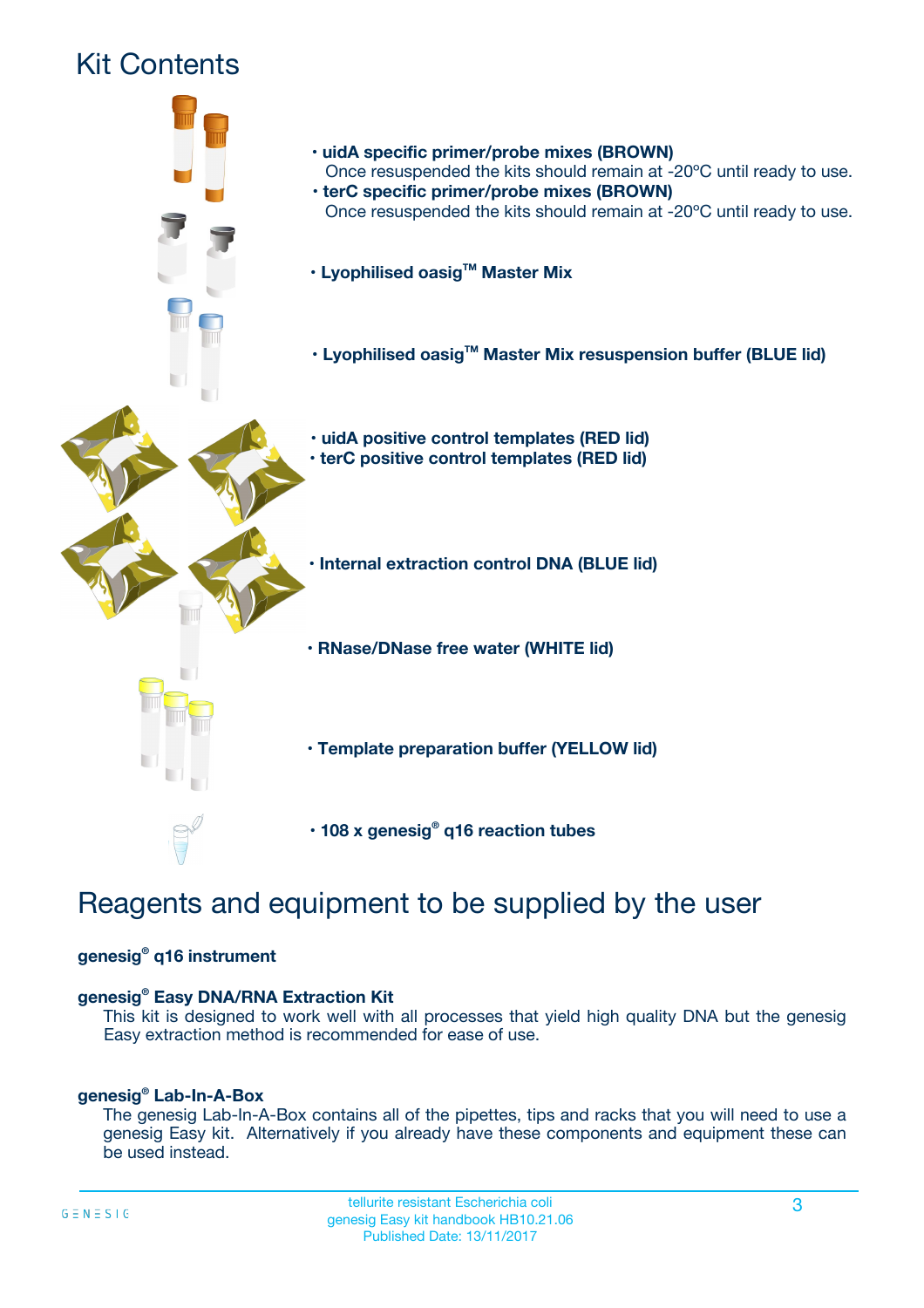# Step-by-step guide

## 1. Create your reaction mix



This step must be performed for both primer/probe mixes.

Use the blue pipette to transfer 500µl**\*** of the oasig Master Mix resuspension buffer into the tube of lyophilised oasig Master Mix and mix well by gently swirling. Then transfer all of that Master Mix into the brown tube labelled uidA or terC primers/probe.

**\***Transfering 525µl of the oasig Master Mix resuspension buffer to your oasig Master Mix (instead of the 500µl recommended above) will enable you to take full advantage of the 50 reactions by accounting for volume losses during pipetting. In order to do so with the genesig Easy fixed volume pipettes use 1x blue, 2x red and 1x grey pipettes to make the total volume. Please be assured that this will not adversely affect the efficiency of the test.

Cap and shake tube to mix. A thorough shake is essential to ensure that all components are resuspended. **Failure to mix well can produce poor kit performance.**

Leave to stand for 5 minutes. Now your reaction mix is ready to use.

Store the reaction mix in the freezer from hereon.

#### Top tip

- Ensure that the reaction mix is mixed thoroughly before each use by shaking.
- **•** Once resuspended do not expose genesig Easy kit to temperatures above -20°C for longer than 30 minutes at a time.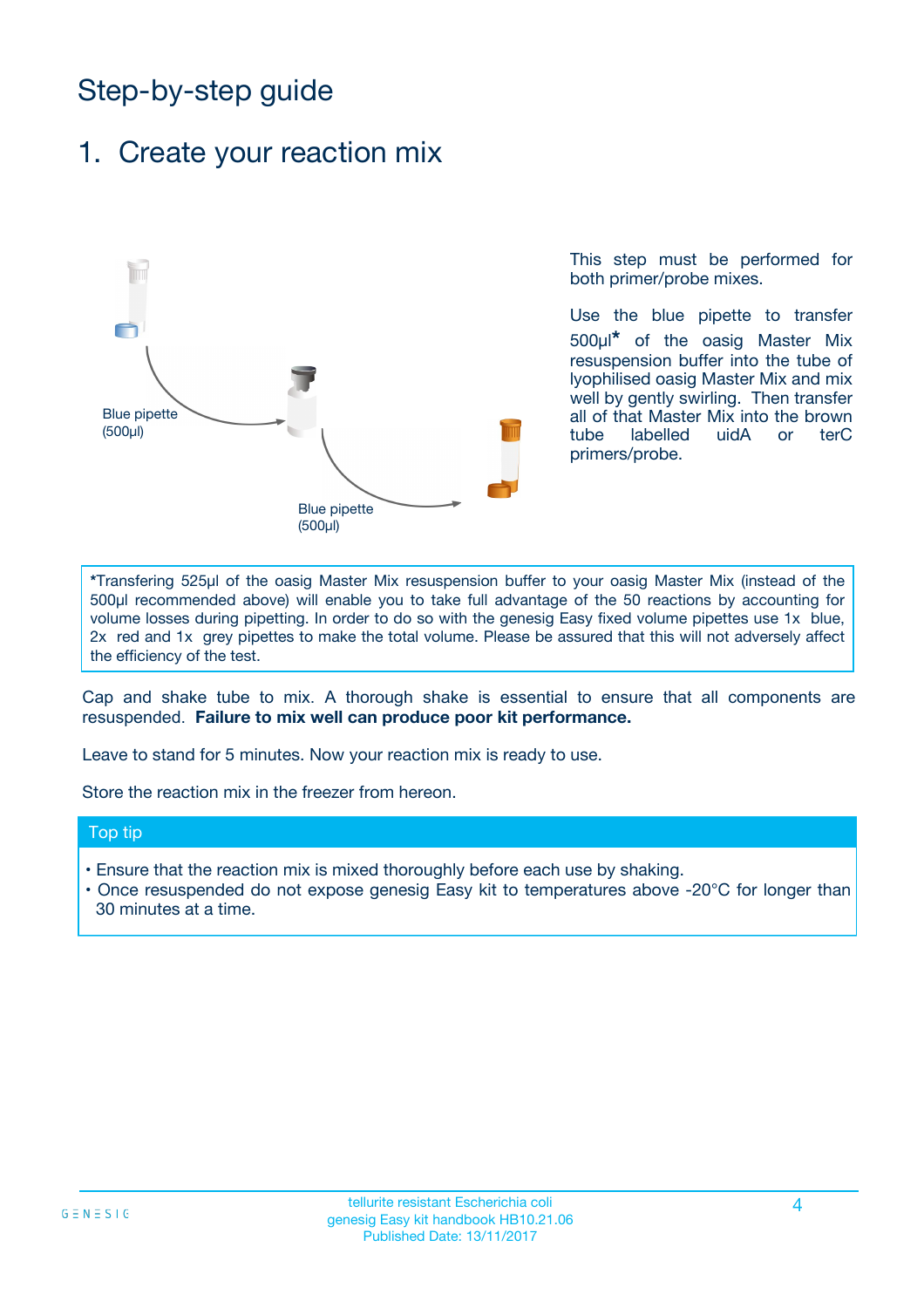## 2. Internal extraction control



Use the blue pipette to transfer 1000µl (2 x 500µl) of template preparation buffer into the Internal Extraction Control DNA tube. Cap and shake tube to mix.

Your kit contains Internal Extraction Control DNA. This is added to your biological sample at the beginning of the DNA extraction process. It is extracted along with the DNA from your target of interest. The q16 will detect the presence of this Internal Extraction Control DNA at the same time as your target. This is the ideal way to show that your DNA extraction process has been successful.

#### **If using an alternative extraction kit:**

Use the red pipette to transfer 10µl of Internal Extraction Control DNA to your sample **after** the lysis buffer has been added then follow the rest of the extraction protocol.

#### **If using samples that have already been extracted:**

Use the grey pipette to transfer 5µl of Internal Extraction Control DNA to your extracted sample.

## 3. Add reaction mix to all reaction tubes



For each reaction to be run, use the red pipette to add 10µl of your uidA or terC reaction mix to every tube.

#### Top tip

- Always pipette the reaction mix directly into the bottom of the tube.
- You can label the tube lids to aid your reaction setup but avoid labelling tube sides.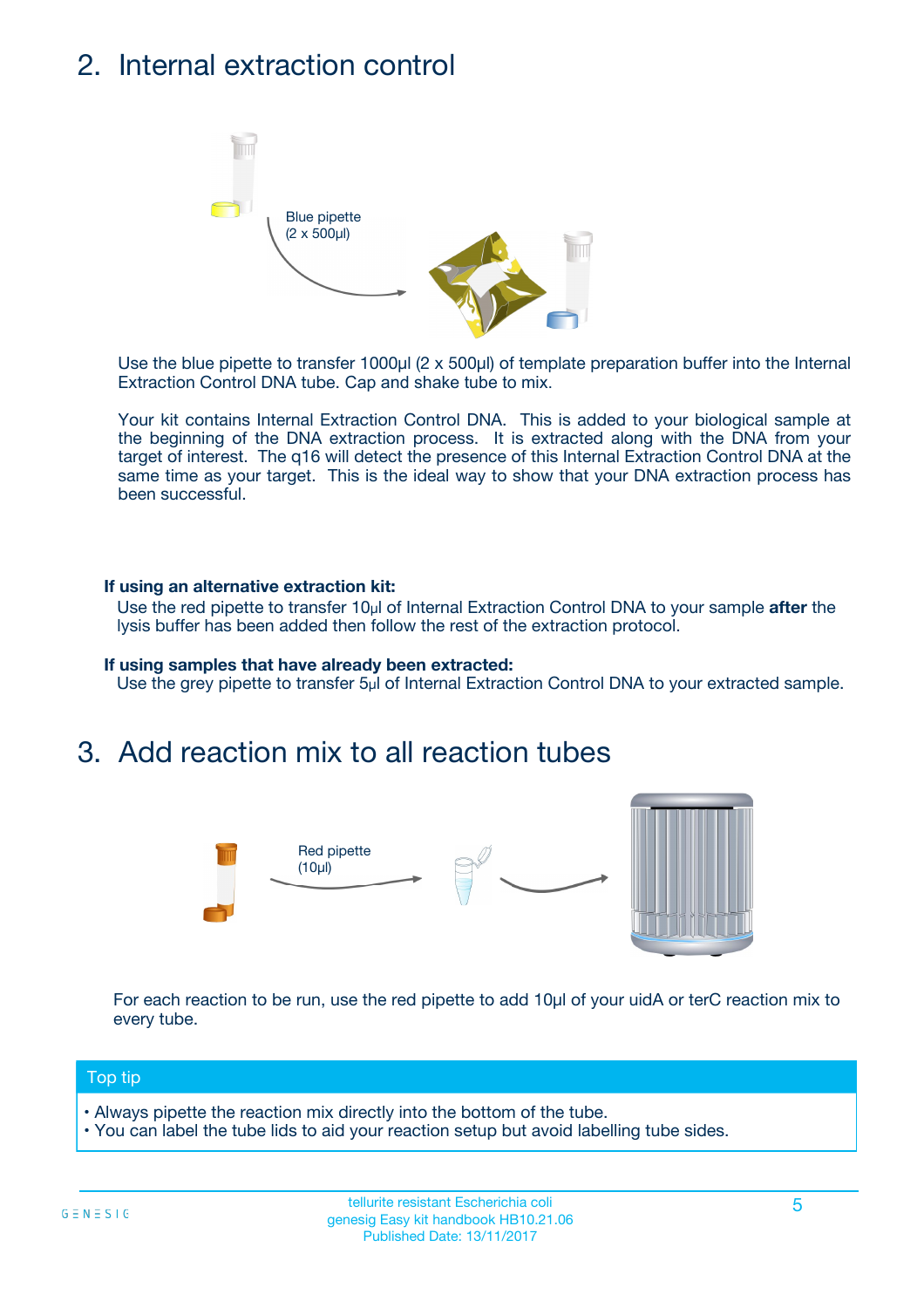# 4. Negative control



For each test you will require a negative control. Instead of DNA, water is used. This sample should prove negative thus proving that all of your positive samples really are positive.

To create a negative control reaction simply use the red pipette to add 10µl of the water to the required reaction tubes. Close these tubes after adding the water.

Because some genesig kit targets are common in the environment you may occasionally see a "late" signal in the negative control. The q16 software will take this into account accordingly.

#### Top tip

**•** Always add the water to the side of the tube to reduce the introduction of bubbles.

### 5. Set up a test



For each sample you wish to analyse, use the red pipette to add 10µl of your DNA sample to the required reaction tubes. Close these tubes after adding the sample. Always change pipette tips between samples.

#### Top tip

**•** Always add the DNA sample to the side of the tube to reduce the introduction of bubbles.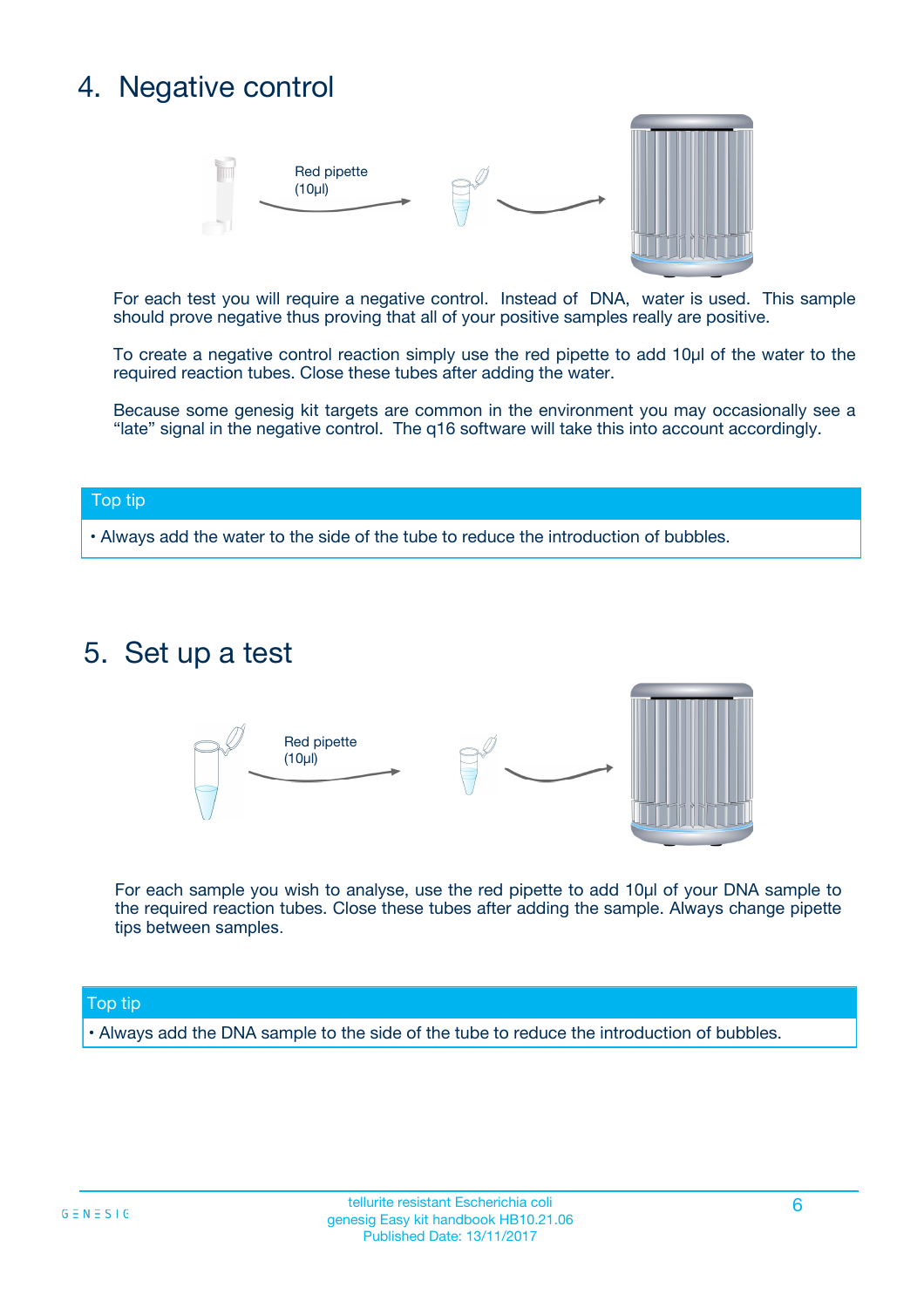## 6. Positive control



Use the blue pipette to transfer 1000µl (2 x 500µl) of template preparation buffer into each of the positive control template tubes. Cap and shake tube to mix.

Each time you run a test you will require a positive control. This is a small portion of DNA from your target of interest. It serves two purposes:

1. It will always test positive so it shows that everything is working as it should be.

2. The q16 software knows how much DNA is present in the positive control. So it can automatically compare your sample of interest with the positive control to calculate the amount of target DNA in your sample.

To create a positive control reaction, simply use 10µl of the positive control instead of your DNA sample.



Take great care when setting up your positive control. The positive control template has the potential to give you a false positive signal in your other samples. Set positive controls up last after all other sample tubes are closed. Always change pipette tips between samples. You may even choose to set up positive controls in a separate room.

#### Top tip

**•** Always add the positive control to the side of the tube to reduce the introduction of bubbles.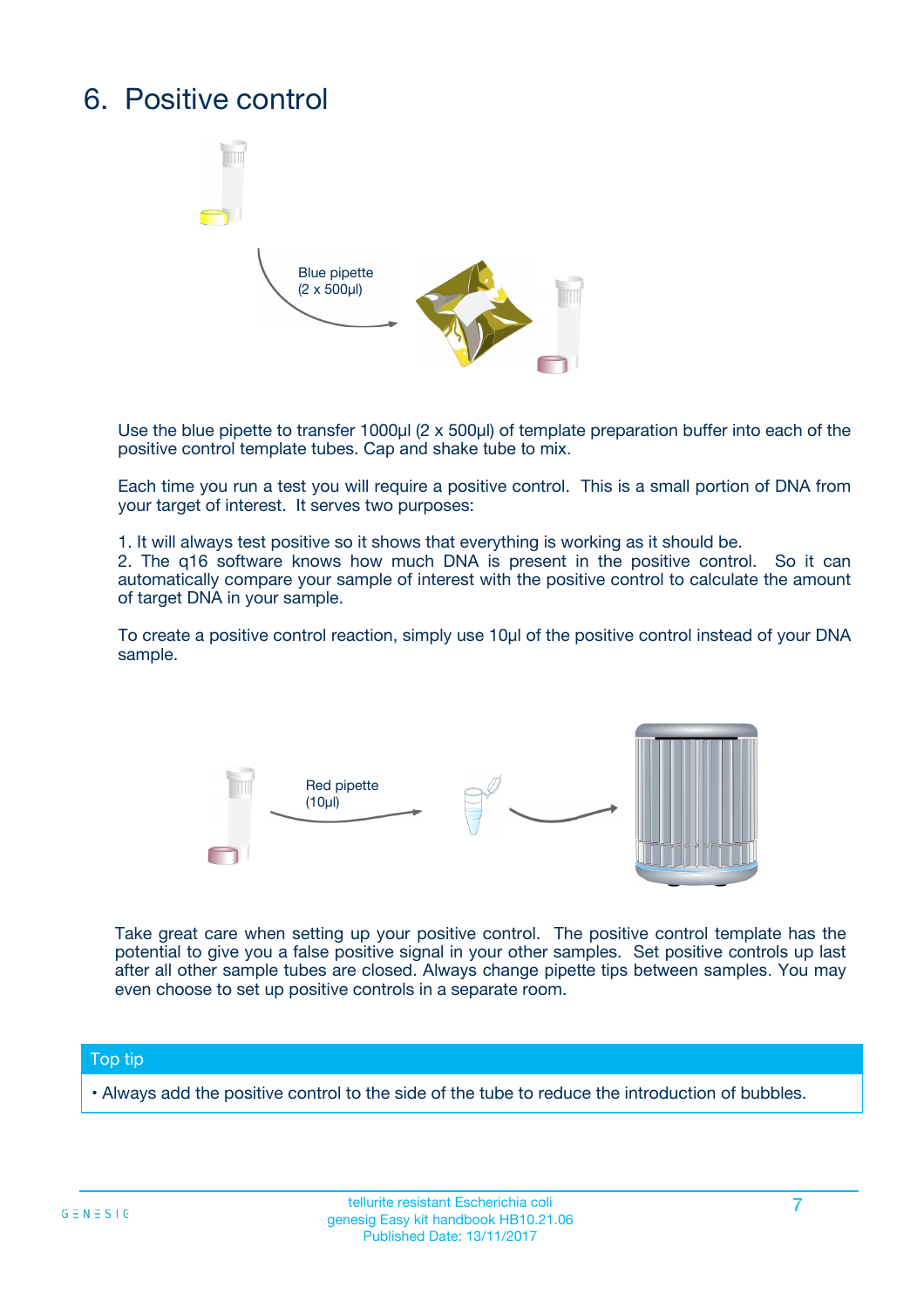# 7. Running the test

Place the tubes into the correct positions in your q16 as defined by the software, this may include positioning of empty tubes to ensure that the q16 lid is balanced. The run can then be started.

| <b>Open Experiments:</b>                                                                        | $\frac{1}{2}$ New<br>Unsaved (New Experiment 2 | Save<br><b>B</b> Open   |                              |                    | $G \equiv N \equiv S \mid G$ |
|-------------------------------------------------------------------------------------------------|------------------------------------------------|-------------------------|------------------------------|--------------------|------------------------------|
| Stages:                                                                                         | <b>Results</b><br><b>Setup</b>                 |                         |                              |                    |                              |
| <b>Notes</b>                                                                                    |                                                | <b>Samples</b>          |                              | <b>Tests</b>       |                              |
|                                                                                                 | <b>Name and Details</b>                        | Color<br>Name           | Note                         | Color<br>Name      | Note                         |
|                                                                                                 | New Experiment 2017-10-26 11:06                | Sample 1                | $\oplus$                     | Test <sub>1</sub>  | $\ddot{\Phi}$                |
|                                                                                                 | Kit type: genesig® Easy Target Detection kit   | Sample 2                |                              |                    |                              |
|                                                                                                 | Instrument Id.:                                | Sample 3                | $\qquad \qquad \blacksquare$ |                    | $\qquad \qquad \blacksquare$ |
|                                                                                                 | <b>Run Completion Time:</b>                    | Sample 4                |                              |                    |                              |
| <b>Notes</b>                                                                                    | $\blacktriangle$                               | Sample 5                | ♦                            |                    |                              |
|                                                                                                 |                                                |                         |                              |                    | 41                           |
|                                                                                                 |                                                |                         |                              |                    |                              |
|                                                                                                 |                                                |                         |                              |                    |                              |
|                                                                                                 |                                                |                         | $\overline{\phantom{a}}$     |                    |                              |
|                                                                                                 | $\overline{\mathbf{v}}$                        |                         |                              |                    |                              |
|                                                                                                 |                                                |                         |                              | Run                |                              |
|                                                                                                 | Test                                           | Sample                  |                              | <b>Run Status</b>  |                              |
|                                                                                                 | Test 1                                         | Negative Control        | $\blacktriangle$             |                    |                              |
|                                                                                                 | Test 1                                         | <b>Positive Control</b> |                              |                    |                              |
|                                                                                                 | Test 1                                         | Sample 1                |                              |                    |                              |
|                                                                                                 | Test 1                                         | Sample 2                |                              | Show full log      |                              |
| 4                                                                                               | Test 1                                         | Sample 3                |                              | <b>Run Control</b> |                              |
|                                                                                                 | Test <sub>1</sub>                              | Sample 4                |                              |                    |                              |
| <b>Well Contents</b><br>Pos.<br>$\mathbf{1}$<br>$\overline{2}$<br>3<br>5<br>6<br>$\overline{7}$ | Test <sub>1</sub>                              | Sample 5                |                              |                    | ₩                            |

#### Top tip

- Before loading tubes into the q16, check for bubbles! Flick the bottom of the tubes to remove any bubbles that may have formed during the test setup.
- Apply centrifugal force with a sharp wrist action to ensure all solution is at the bottom of the reaction tube.
- When repeating a test you can use a previous file as a template by clicking 'open' then selecting File name > Files of Type > Experiment file as template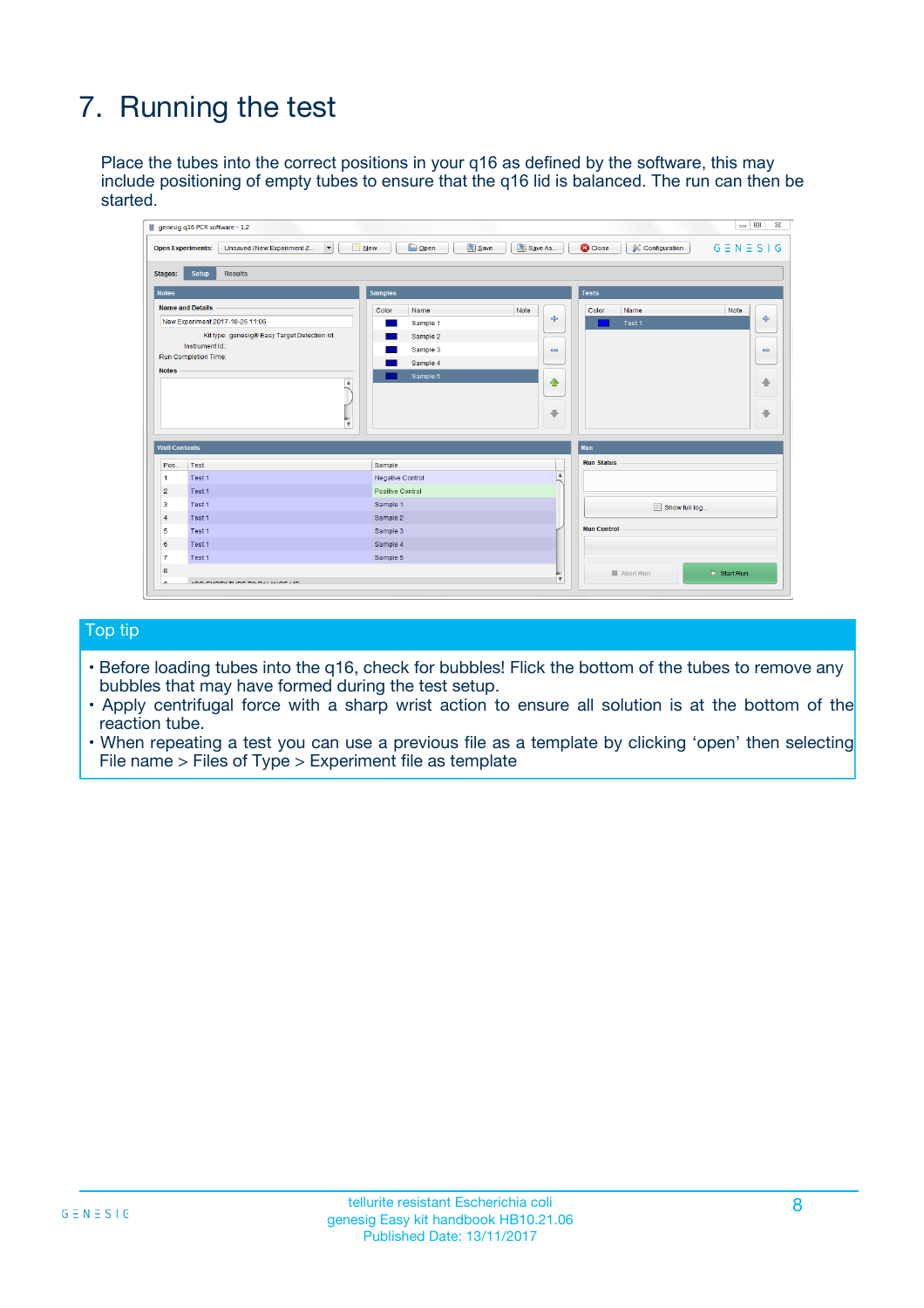## What do my results mean?

Analysis of your data is carried out automatically by the genesig q16. The following information is designed to help you fully understand a result or to troubleshoot:

The kit contains two primer and probe sets. The uidA primer and probe set are designed to detect all E.coli sequences regardless of any other pathogenic markers that may be carried by the strain.

The terC primer and probe set is specific to the mobile genetic element that contains the tellurite resistance operon. Samples that test positive for uidA and terC and confirmed to be tellurite resistant Escherichia coli. Samples that test positive for uidA but are negative for terC indicate that the sample containes an E.coli strain but not one that is resistant to tellurite.

### "Positive"

#### **Explanation**

Your sample has produced a positive result. Your target of interest is present and you can use the reported quantity. As this is a two target gene kit, both target genes must be positive to confirm the test as a genuine positive.

"Negative"

#### **Explanation**

Your sample has produced a negative result. The target is not present in your sample.

### "Test contaminated"

#### **Explanation**

The Negative Control should be completely free of any DNA. If you see this error message it means that at some point during the setup, the Negative Control has been contaminated with DNA and has given a positive signal. This contamination has invalidated the test. The Positive Control and your test samples are both possible sources of contaminating DNA. The genesig q16 reaction tubes from previous runs will also contain very high amounts of DNA so it is important that these are carefully disposed of after the run is completed and NEVER OPENED. It may be the case that your kits have become contaminated which will lead to the same problem occurring repeatedly.

#### **Solutions**

1. Clean your working area using a commercial DNA remover solution to ensure the area is DNA free at the start of your run and re-run the test

2. If the problem persists then the kit has become contaminated and it will have to be discarded and replaced with a new kit. When you open the new kit, run a simple test to show that changing the kit has solved the problem. Prepare a test which includes only the Positive Control, the Negative Control and one 'mock sample'. For the 'mock sample' add water instead of any sample DNA. The result for the Negative Control and the mock sample should be negative indicating that contamination is no longer present.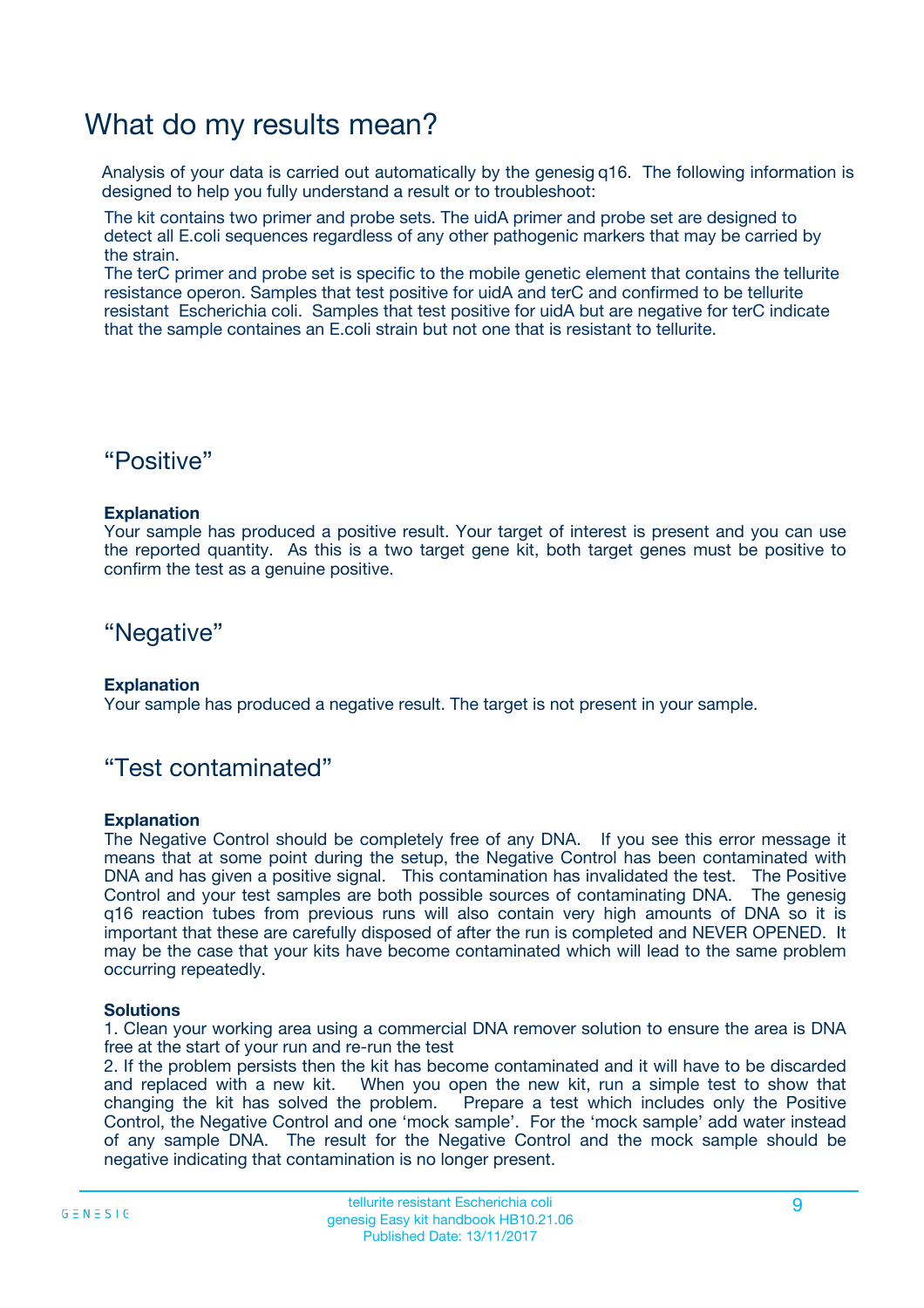#### **Preventive action**

An ideal lab set-up has a 'Clean area' where the test reagents are prepared and a 'sample area' where DNA samples and the Positive Control template are handled. The best workflow involves setting up all the test components (excluding the positive control template) in the clean area and then moving the tests to the sample area for sample and Positive Control addition. If this method is followed then the kit components are always kept away from possible sources of contamination. For extra security the Negative Control can be completely prepared and sealed in the clean area. All work areas should be decontaminated regularly with DNA remover.

### "Sample preparation failed"

#### **Explanation**

The test has failed because the quality of the sample was not high enough. The Internal Extraction Control component identifies whether the sample has been prepared correctly and is of suitable quality. This error message means that this quality control test has failed and the sample quality is not high enough for analysis.

#### **Solutions**

1. Check the sample preparation protocol for any user errors then repeat.

2. Poor quality samples can result from overloading the sample preparation protocol with too much starting material. Try reducing the amount of starting material then repeat.

3. Failing to add the Internal extraction Control DNA to your sample during the sample preparation protocol can also lead to a reported result of "sample preparation failed". Ensure that this step has not been overlooked or forgotten. If your samples are derived from an archive store or from a process separate from your genesig Easy extraction kit; you must add 5µl of Internal Extraction Control DNA into each 0.5ml of your sample to make it suitable for use on the q16.

### "Positive result, poor quality sample"

#### **Explanation**

The test is positive so if you are only interested in obtaining a 'present or absent' answer for your sample then your result is reliable. However, the test contains an Internal Extraction Control component that identifies if the sample is of high quality. This quality control test has failed and the sample is not therefore of high enough quality to accurately calculate the exact copy number of DNA present. If you require quantitative information for your sample then proceed with the solutions below.

#### **Solution**

1. For appropriate solutions, read the "Sample preparation failed" section of this handbook.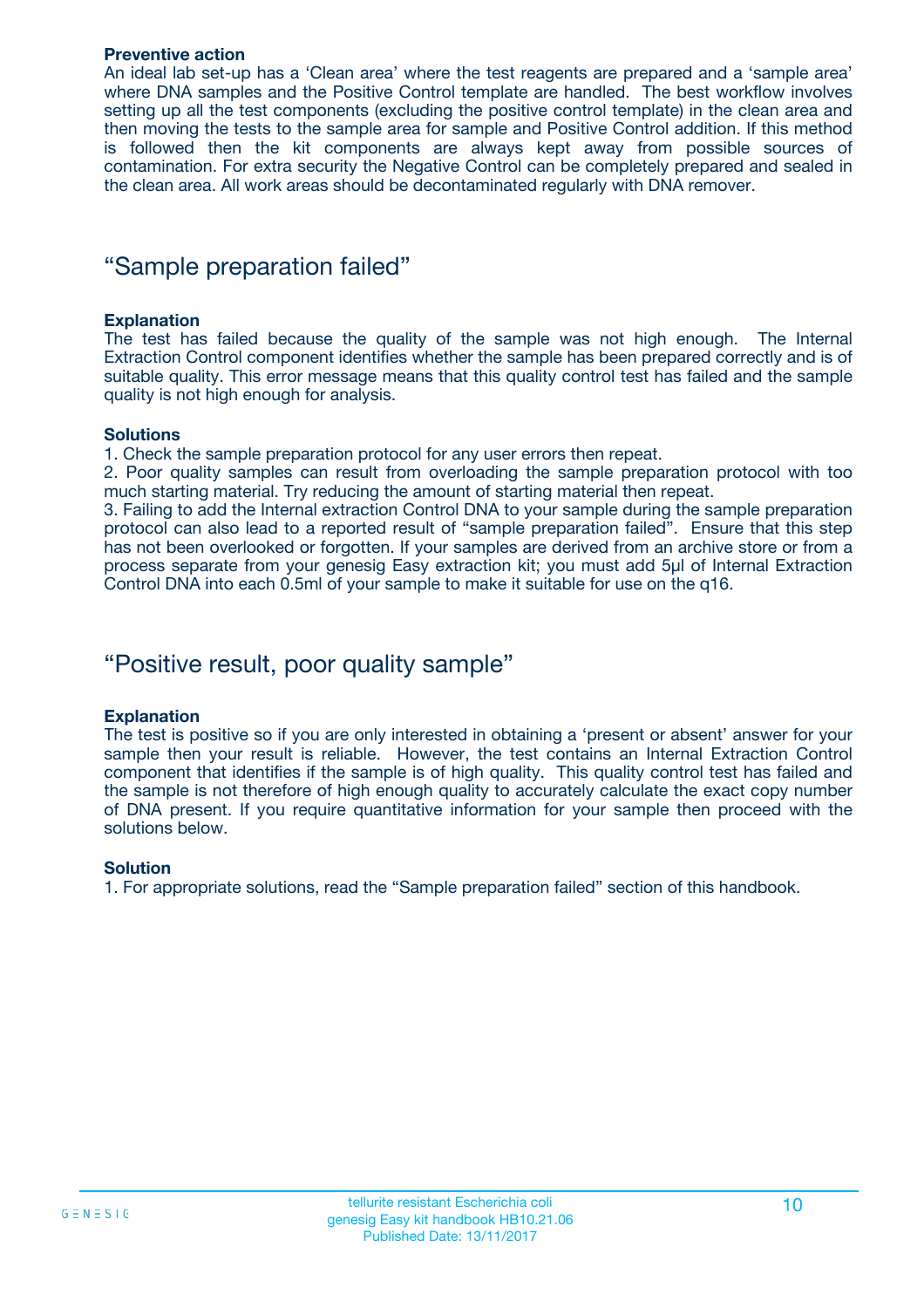### "Test failed"

#### **Explanation**

The test has failed because the Positive Control has not worked. The Positive Control is present to show that all aspects of the test are working correctly together. When this control test fails, the test as a whole is invalidated. This finding indicates that a problem has occurred in the reaction set-up part of the experiment and has nothing to do with sample preparation.

#### **Solutions**

1. Check the entire workflow and test set-up to look for any user errors, then repeat the test e.g. have the right colour pipettes and solutions been used with the correct tubes?

2. Ensure the positive and negative controls are inserted into the correct wells of your q16.

3. A component of the test may have 'gone off' due to handing errors, incorrect storage or exceeding the shelf life. When you open a new kit, run a simple test to show that changing the kit has solved the problem. Prepare a test which includes only the Positive Control, the Negative Control and one 'mock sample'. For the 'mock sample' add internal control template instead of any sample DNA. If the Positive Control works, the mock sample will now be called as a negative result.

### "Test failed and is contaminated"

#### **Explanation**

The Positive Control is indicating test failure, and the Negative Control is indicating test contamination. Please read the "Test Failed" and "Test contamination" sections of this technical support handbook for a further explanation.

#### **Solution**

1. For appropriate solutions, read both the "Test failed" and "Test contaminated" sections of this handbook.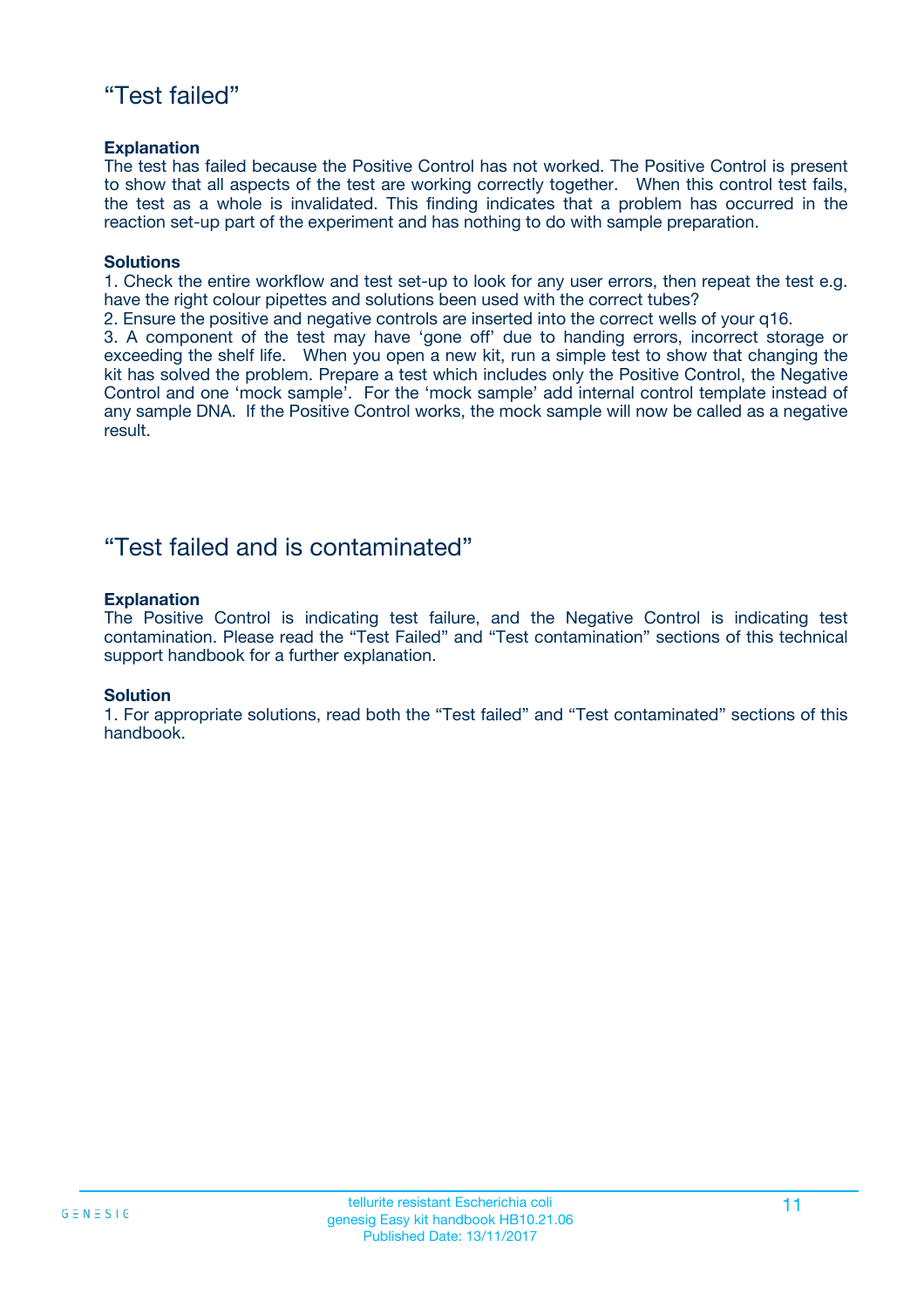## tellurite resistant Escherichia coli

Escherichia coli are one of many species of bacteria living in the lower intestines of mammals, known as gut flora. When located in the large intestine, it assists with waste processing, vitamin K production, and food absorption. Discovered in 1885 by Theodor Escherich, a German pediatrician and bacteriologist, E. coli are abundant: the number of individual E. coli bacteria in the faeces that a human defecates in one day averages between 100 billion and 10 trillion. However, the bacteria are not confined to the environment, and specimens have also been located, for example, on the edge of hot springs. The bacteria are Gram-negative, rod-shaped, flagellated and non-spore forming. Most strains are non-pathogenic but some cause food poisoning in humans with transmission largely being through the faecal-oral route. E.coli have a circular, DNA genome of approximately 4.6 Mb but also carry plasmids.

Tellurium is occasionally found native, but is more often found as the tellurite of gold, and combined with other metals. Tellurite is toxic to most micro-organisms, especially Gram-negative bacteria. Tellurium compounds are used in the film and rubber industries and in the manufacture of batteries, and are found in fairly large amounts in the human body. Resistance to tellurite is usually mediated by conjugative plasmids and the determinants encoded on these plasmids are usually highly specific for tellurite necessary for resistance. Potassium tellurite (K2TeO3) is metabolized to form intracellular crystals of black metallic tellurium, which are often deposited just inside the inner membrane. Resistant cells grow as black colonies on relatively high concentrations of K2TeO3. Tellurite resistance is caused by TerB, -C, -D, and -E genes and they are located on the O island of inserted DNA segments.

The enteric E. coli (EC) are divided on the basis of virulence properties into enterotoxigenic (ETEC – causative agent of diarrhea in humans, pigs, sheep, goats, cattle, dogs, and horses), enteropathogenic (EPEC – causative agent of diarrhea in humans, rabbits, dogs, cats and horses); enteroinvasive (EIEC – found only in humans), verotoxigenic (VTEC – found in pigs, cattle, dogs and cats); enterohaemorrhagic (EHEC – found in humans, cattle, and goats, attacking porcine strains that colonize the gut in a manner similar to human EPEC strains) and enteroaggregative E. coli (EAggEC – found only in humans).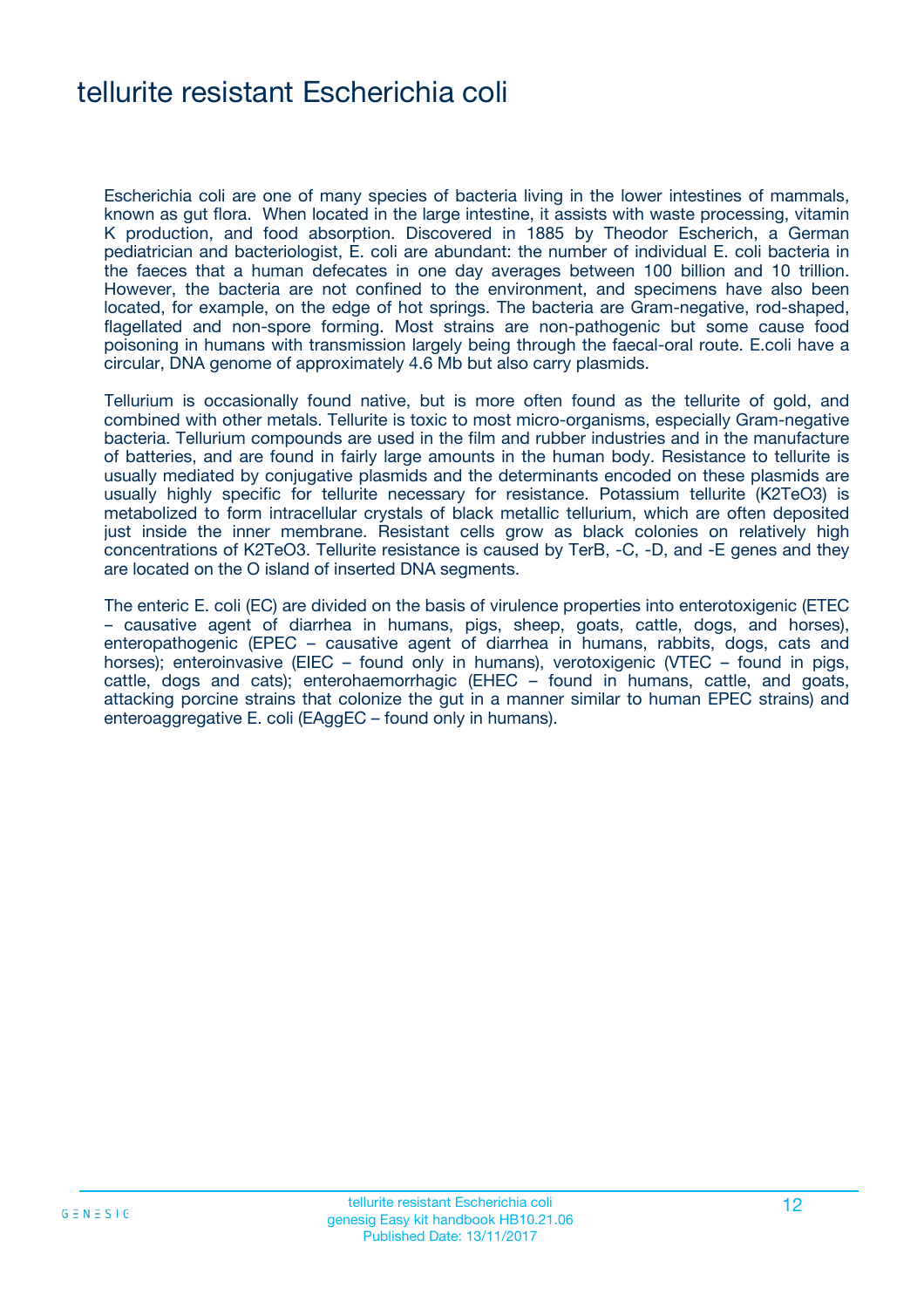## **Specificity**

The Primerdesign genesig Kit for tellurite resistant Escherichia coli (E.coli\_TeR) genomes is designed for the in vitro quantification of E.coli\_TeR genomes. The kit is designed to have the broadest detection profile possible whilst remaining specific to the E.coli\_TeR genome.

The primers and probe sequences in this kit have 100% homology with a broad range of E. coli TeR sequences based on a comprehensive bioinformatics analysis.

The generic E.coli portion of this kit also detects: Shigella sonnei, Shigella flexneri, Shigella dysenteriae, Shigella boydii, Rhizobium, Carica papaya, Arabidopsis thaliana, Phytophthora capsici.

If you require further information, or have a specific question about the detection profile of this kit then please send an e.mail to enquiry@primerdesign.co.uk and our bioinformatics team will answer your question.